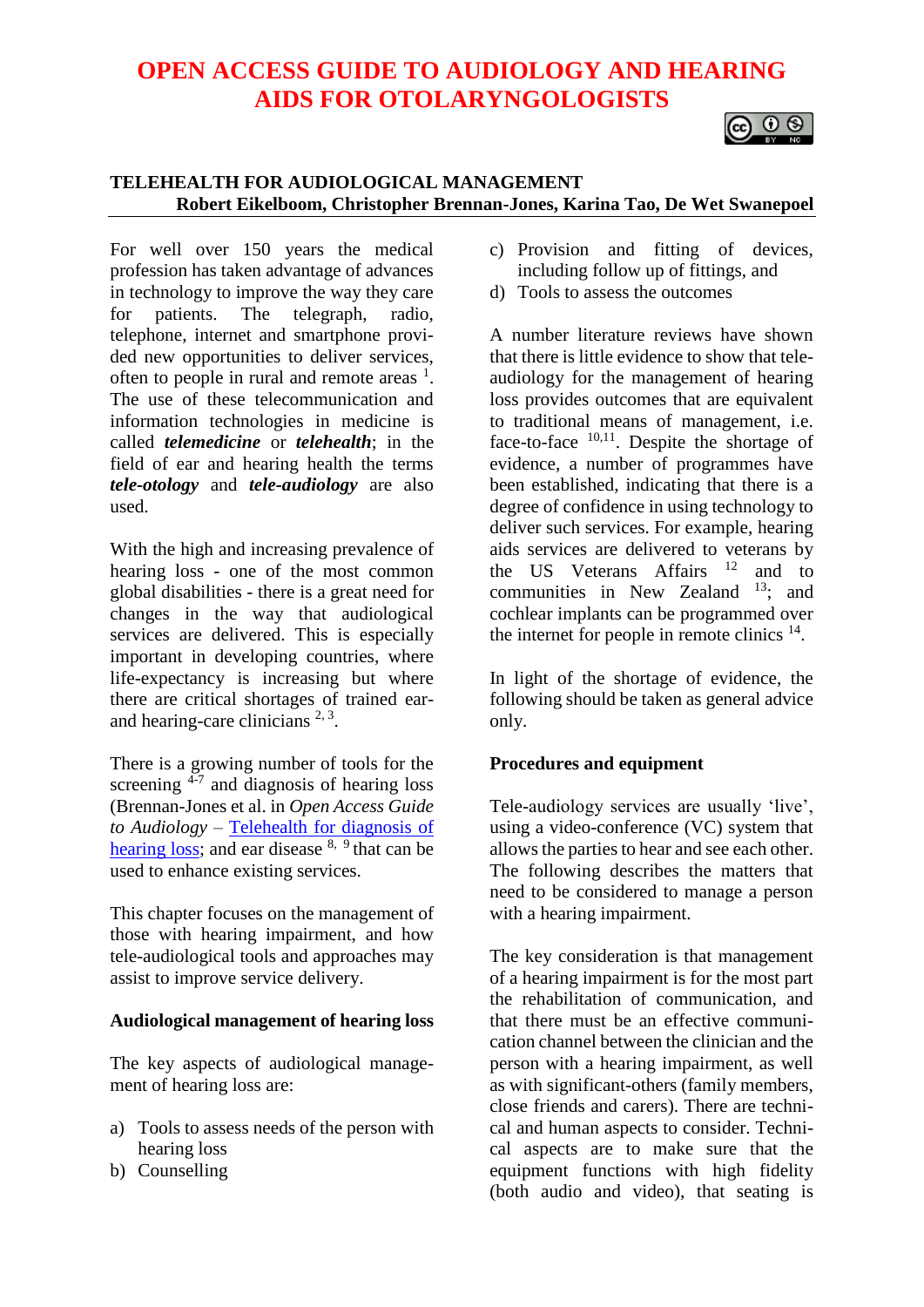optimal, and the acoustics at both sites. It is likely that there are technical limitations which could have an impact on the communication between the clinician and patient. It is important that these limitations are recognised, and that the clinician ensures that optimal communication can still take place. This may include repeating spoken information, speaking clearly and slowly, asking for confirmation of instructtions, and making use of a facilitator.

## **In this light the following must be considered:**

*Site:* Tele-audiology services can be provided to unlimited types of remote sites. This can include rural and remote clinics or hospitals, facilities co-located with other health services or professionals, nursing homes, and even people's homes. The primary requirements are a fast and reliable internet connection, equipment (as detailed below) and a relatively quiet space where external sounds and ambient noise are minimised.

*Facilitator:* In a face-to-face consultation, the clinician can physically examine the patient, and also physically handle and manipulate a hearing aid or cochlear implant and equipment. In many cases the patient is unable to perform these tasks. However, it can be done by a facilitator. For some tasks a family member or friend may be able to fill this role. For example, when the hearing aid needs to be checked and taken off the ear (and the patient cannot hear anything), the clinician can instruct the family member. However, a health worker or nurse can easily be trained to take on many other tasks, including otoscopy and connection of equipment  $15$ .

*Tools to assess needs and outcomes:* There are currently no tools specially designed to be used for tele-audiology. However, the audiologist has an array of tools to assess

the needs of the patient and to measure outcomes post-fitting that can be adapted to be used for tele-audiology. Surveys such as the *International Outcome Inventory for Hearing Aids (IOI-HA)* <sup>16</sup> and *Client Oriented Scale of Improvement (COSI)* <sup>17</sup> can be administered live via a videoconference facility and/or with the assistance of the facilitator, or perhaps be incorporated into clinical notes as part of the practice routine. Additional tools that can be considered are the *Hearing Aids Skills and Knowledge Inventory (HASKI)* <sup>18</sup> which is designed to measure hearing aid handling skills, and the *Cochlear Implant Management Skills (CIMS)* <sup>19</sup> for hearing implant handling skills. Discussion and counselling can also take place in a videoconference. However, this may be challenging for someone with a hearing impairment, especially when audio and/or video quality is less than excellent, e.g. due to delays, poor synchronisation or image breakup.

*Otoscopy:* The ear canal and eardrum may have to be examined by a facilitator using an otoscope for obstructions in the ear canal e.g. wax, foreign bodies, ear discharge (see chapter on  $otoscopy$ )  $^{20}$ . A standard otoscope will require the facilitator to describe what they see. A video-otoscope will enable images to be captured and sent to the audiologist for interpretation. Streaming a live view from the video-otoscope to the audiologist would be useful, but in many cases limitations in bandwidth will prevent this. In addition, funding for video-otoscopes is not always available.

*Hardware and software for programming hearing aids and hearing implants:* All devices that allow a computer to communicate with a hearing aid (e.g. NOAHlink - see the chapter on [Hearing Aid Fitting\)](https://vula.uct.ac.za/access/content/group/27b5cb1b-1b65-4280-9437-a9898ddd4c40/Fitting%20hearing%20aids%20%20-%20Clinical%20and%20practical%20aspects.pdf) or hearing implant will normally be at the site with the patient. The computer at the site of the patient can be a desktop computer,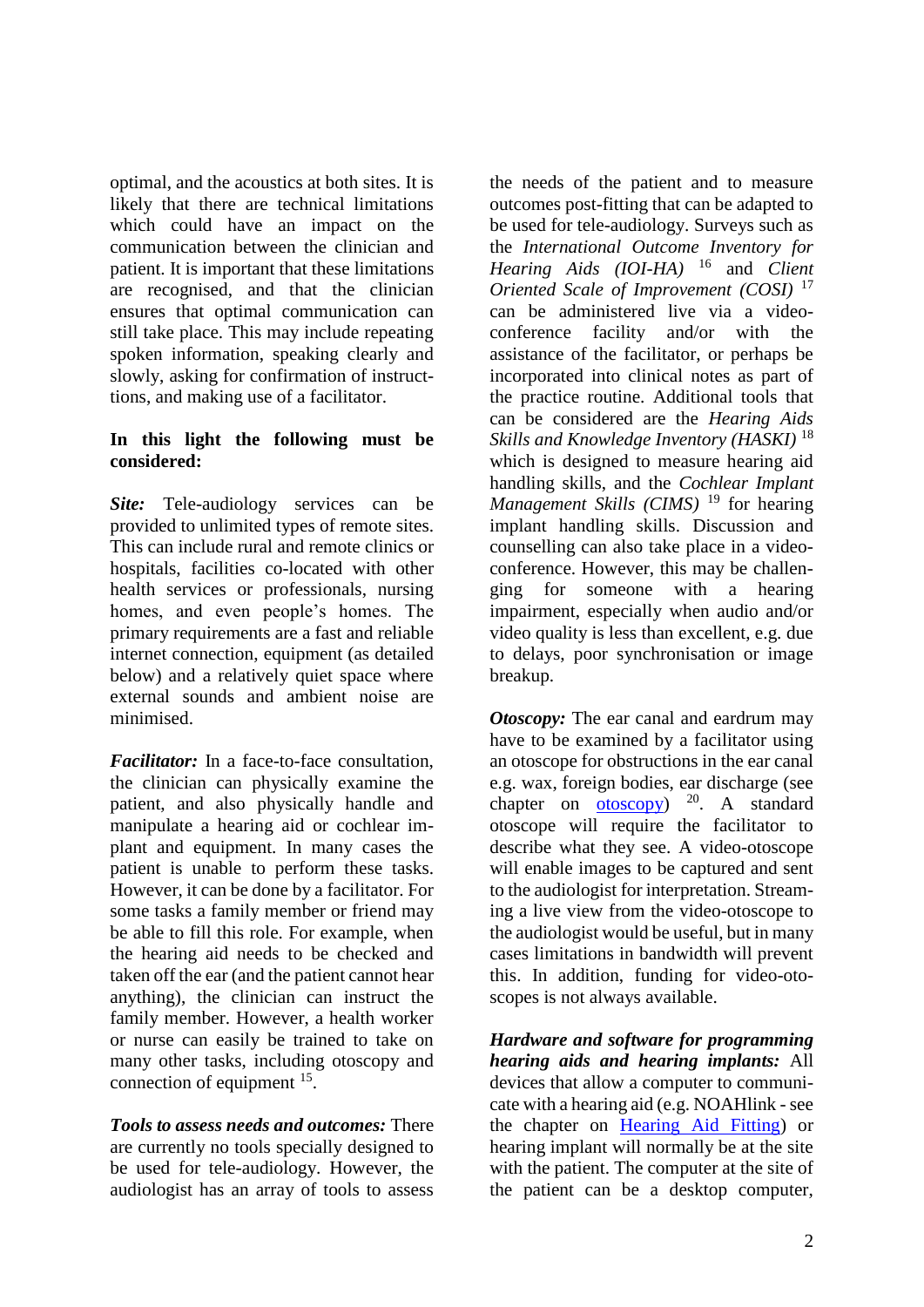laptop or a tablet computer. The software will have three main functions:

- a) For communication by video-conferencing e.g. Zoom, Skype, Facetime, Adobe Connect, WebEX, Google Hangouts, TeamViewer
- b) Remote control of the computer at the site of the patient e.g. TeamViewer, and
- c) Hearing programming software from the manufacturer of the hearing aid or implant.

The facilitator must be familiar with using these applications. Furthermore, screen size should be large enough to cater for any visual impairment of the patient. The effectiveness or usability of this technology may be affected by the quality of the internet connection.

*Making hearing aid moulds, handling devices and trouble-shooting:* A facility for making hearing aid custom earpieces (or moulds) may be required if the service is to include hearing aid fitting. This will have to be performed by the facilitator and will require training. An important aspect of this is a good understanding of the anatomy of the ear and ear canal, and ability and skills in inspecting the ear canal. The facilitator will also need to be very familiar with all aspects of handling hearing aids and different implant processors. This will include inspection of the appropriateness of the fitting to the ear and ear canal (mould / dome / slim tube / receiver wire / device), cleaning, changing batteries, changing programmes, and connecting the device to the fitting hardware. For more information, see the chapter on [Hearing Aid Fitting.](https://vula.uct.ac.za/access/content/group/27b5cb1b-1b65-4280-9437-a9898ddd4c40/Fitting%20hearing%20aids%20%20-%20Clinical%20and%20practical%20aspects.pdf)

*Verification by Real Ear Measurements (REMS):* Verification of hearing aid fitting is an important step to ensure that the hearing aid is delivering the right amount of sound at the eardrum. The facilitator will have to assist with this (to place the probe in the ear), and training will be necessary.

This is one aspect that has been studied, but the evidence that facilitators can do this task properly is still weak <sup>21</sup>.

*Speech tests:* Speech perception tests, in particular tests conducted in noise, are useful for assessing how well a hearing aid or implant works in real world outside of a controlled environment of a clinic. However, outside of a clinic it is difficult to control the environmental or ambient sounds. Testing has to take place in a 'freefield' with and without the hearing aid(s) fitted and thus, headphones cannot be used. Also it would be required to calibrate the sound source, i.e. loudspeakers. A potential alternative is the Digits-in-Noise test  $22,23$ , which is an adaptive technique that provides a signal-to-noise ratio as a measure of hearing impairment and can be used in quiet office environments. This test can, for hearing aid assessments, be delivered via a computer or smartphone binaurally via one or two loudspeakers.

*Follow up after fitting:* Some time must be spent with the patient in the weeks following hearing aid fitting. This will include further counselling on expectations, adjustments of the hearing aids, and further training on managing and handling the hearing aids. Follow-up is also required over the patient's lifetime (at least once a year) to ensure optimisation of the hearing as acclimatisation will happen and hearing deterioration may progress.

#### **Other matters**

It is important, as it is for all clinical activities, that good records are kept and maintained. Furthermore, to be mindful of local regulations on licensure; in some jurisdictions, a clinician may not be allowed to manage patients in another province, state or country. Furthermore, in some cases there will be public health regulations and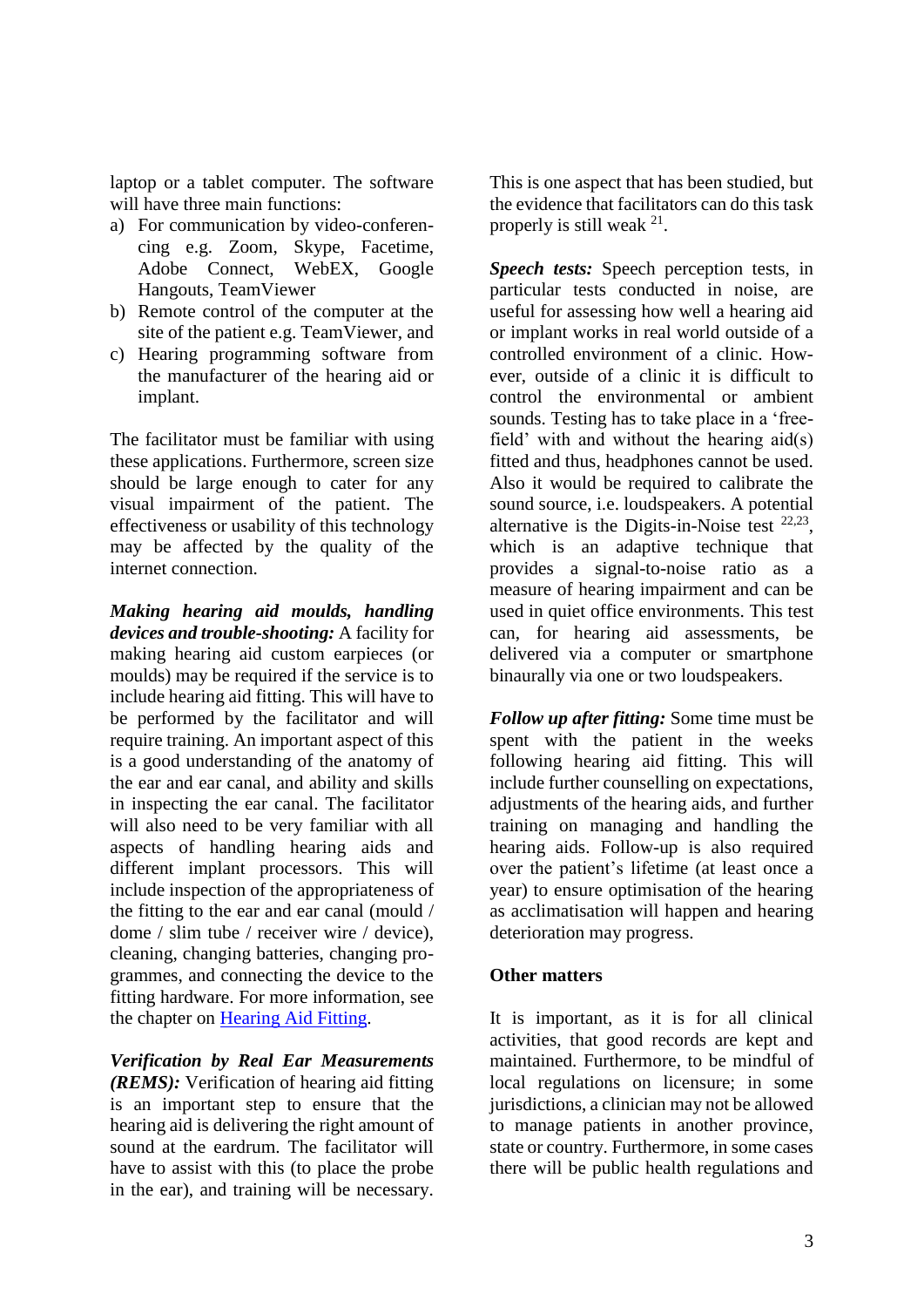policies to follow, and reimbursement policies to be aware of.

## **Typical applications**

The following two case studies illustrate how tele-audiology may be used to provide a rehabilitation service.

*Example 1:* Mary, a 70-year retiree lives 250 km from the nearest audiology clinic. Mary does not drive and with no public transport, she relies on others to attend appointments. Coming to a hearing aid fitting appointment is feasible but attending two or more follow-up appointments is a problem. She does not have a good internet connection at home and is not a smartphone user. However, there is good internet connectivity at her local health clinic and Simon, the clinic nurse, has offered to help Mary with her hearing rehabilitation. At her face-to-face appointment with Chris, her audiologist, they discuss the situation with Simon via a phone call. They decide on the following solution. A set of hearing aids will be selected that can be remotely controlled by an audiologist by a smartphone. Simon will install the hearing aid 'app' on the clinic's phone, and Chris will train Simon, over the phone, how to use it. This includes making the connection between the hearing aids and the smart phone. Mary returns home with her hearing aids. After a couple of weeks, she arranges to meet Simon for a remote consultation with Chris. Some sounds are uncomfortable for her, which they discuss on the phone. After connecting the hearing aids to the phone, Chris can make some adjustments. They also spend some time speaking on the phone discussing some of the controls of the hearing aid. After a month, Mary returns to her local clinic complaining the right hearing aid does not appear to be working well. Together with Simon they check the batteries, but nothing they do seems to fix it. They decide to call Chris, and after some

questioning it appears that the tube has become blocked with wax. Rather than explain further on the phone, Chris directs them to a YouTube video that shows how the tube can be cleaned or changed. This proves to provide the answers, and the hearing aid works as required. The team of Chris and Simon has worked well together to provide rehabilitation for Mary that suits her circumstances.

*Example 2:* Abby is a general practice nurse in a nursing home in a town with no audiologist. He notices that a number of the residents have hearing aids that they do not use. Mobility is an issue for most residents, making travel to a city difficult. Abby has a meeting with James, a city-based audiologist, who offers to provide him with training on the essentials of hearing aid maintenance. This proves to be very useful for getting more of the residents to wear their hearing aids. However, over time James notices that a wide variety of problems arise that he can't solve. Abby and James decide to use a comprehensive survey, a checklist, that asks about all the things that are may needed to be known to use a hearing aid. Abby will use this for all new residents, and also opportunistically for existing residents. Every month, James will connect with a group of residents via video-conferences to take them through all existing problems. James also makes herself available for oneon-one VC sessions with residents to discuss their particular problems. This partnership proves to be an effective solution to provide hearing aid services for a nursing home.

## **Concluding remarks**

Providing hearing rehabilitation services remotely is an emerging field in audiology. Manufacturers are constantly providing new options, especially as they endeavour to reach segments of the market that have to date been poor adopters. Recent advances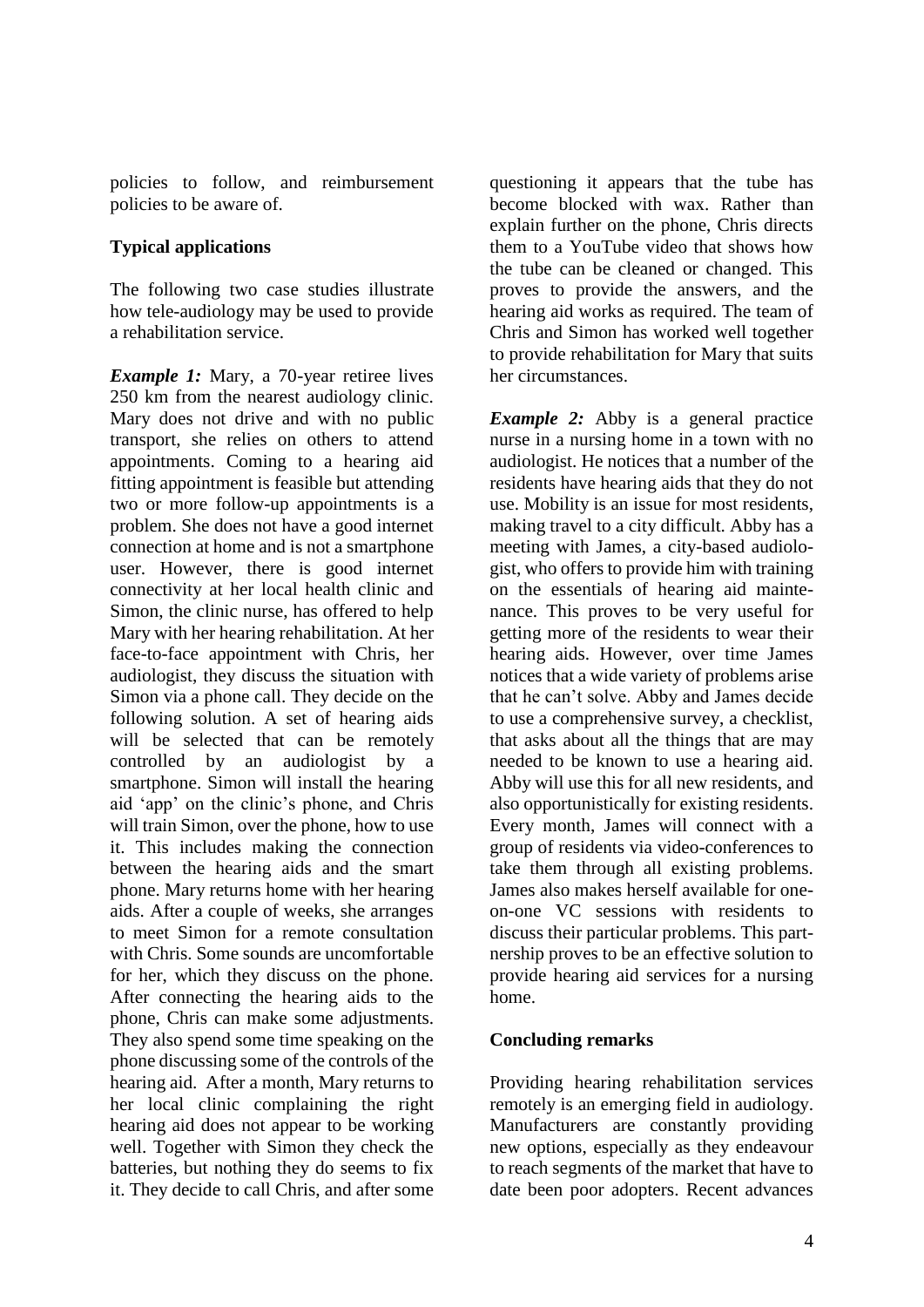include smartphone apps to make selfadjustments, and more reliable wireless connections between hearing and other devices. It will be important to carefully assess each of these to ensure that they provide high quality services to those with hearing impairment.

### **References**

- 1. Eikelboom RH, Swanepoel DW. Teleaudiology. In: Eren G, Webster JG, editors. Telemedicine and Electronic Medicine. *The e-Medicine, e-Health, m-Health, Telemedicine and Telehealth Handbook*. 1. Boca Raton, FL: CRC Press; 2016. p. 539-60
- 2. Goulios H, Patuzzi RB. Audiology education and practice from an international perspective. *Int J Audiol.* 2008;47(10):647-64
- 3. Fagan JJ, Jacobs M. Survey of ENT services in Africa: need for a comprehensive intervention. *Glob Health Action*. 2009;2
- 4. Swanepoel DW, Myburgh HC, Howe DM, Mahomed F, Eikelboom RH. Smartphone hearing screening with integrated quality control and data management. *Int J Audiol*. 2014:1-9
- 5. Elliott G, Smith AC, Bensink ME, Brown C, Stewart C, Perry C, et al. The feasibility of a community-based mobile telehealth screening service for Aboriginal and Torres Strait Islander children in Australia. *Telemed J E Health*. 2010;16(9):950-6
- 6. Folmer RL, Vachhani J, McMillan GP, Watson C, Kidd GR, Feeney MP. Validation of a Computer-Administered Version of the Digits-in-Noise Test for Hearing Screening in the United States. *J Am Acad Audiol*. 2017;28(2):161-9
- 7. Smits C, Merkus P, Houtgast T. How we do it: The Dutch functional hearingscreening tests by telephone and internet. *Clin Otolaryngol*. 2006;31(5): 436-40
- 8. Eikelboom RH, Mbao MN, Coates HL, Atlas MD, Gallop MA. Validation of tele-otology to diagnose ear disease in children. *Int J Pediatr Otorhinolaryngol*. 2005;69(6):739-44
- 9. Mbao MN, Eikelboom RH, Atlas MD, Gallop MA. Evaluation of videootoscopes suitable for tele-otology. *Telemed J E Health*. 2003;9(4):325-30
- 10. Swanepoel D, Hall JW, 3rd. A systematic review of telehealth applications in audiology. *Telemed J E Health*. 2010;16(2):181-200
- 11. Tao KFM, Brennan-Jones CG, Capobianco-Fava DM, Jayakody DMP, Friedland PL, Swanepoel DW, et al. Teleaudiology Services for Rehabilitation With Hearing Aids in Adults: A Systematic Review. *J Speech Lang Hear Res*. 2018;61(7):1831-49
- 12. Pross SE, Bourne AL, Cheung SW. TeleAudiology in the Veterans Health Administration. *Otol Neurotol*. 2016; 37(7):847-50
- 13. Cooling G. Is Remote Fitting of Hearing Aids The Future? 2017 [Available from: [https://www.hearingaidknow.com/is](https://www.hearingaidknow.com/is-remote-hearing-care-the-future)[remote-hearing-care-the-future](https://www.hearingaidknow.com/is-remote-hearing-care-the-future)
- 14. Kuzovkov V, Yanov Y, Levin S, Bovo R, Rosignoli M, Eskilsson G, et al. Remote programming of MED-EL cochlear implants: users' and professionals' evaluation of the remote programming experience. *Acta Otolaryngol.* 2014;134(7):709-16
- 15. Biagio L, Swanepoel DW, Adeyemo A, Hall JW, 3rd, Vinck BM. Asynchronous video-otoscopy by a telehealth facilitator. *Telemedicine and e-Health. Telemedicine and e-Health.* 2013; In press
- 16. Cox RM, Alexander GC. The International Outcome Inventory for Hearing Aids (IOI-HA): psychometric properties of the English version. *Int J Audiol.* 2002;41(1):30-5
- 17. Dillon H, James A, Ginis J. Client Oriented Scale of Improvement (COSI) and its relationship to several other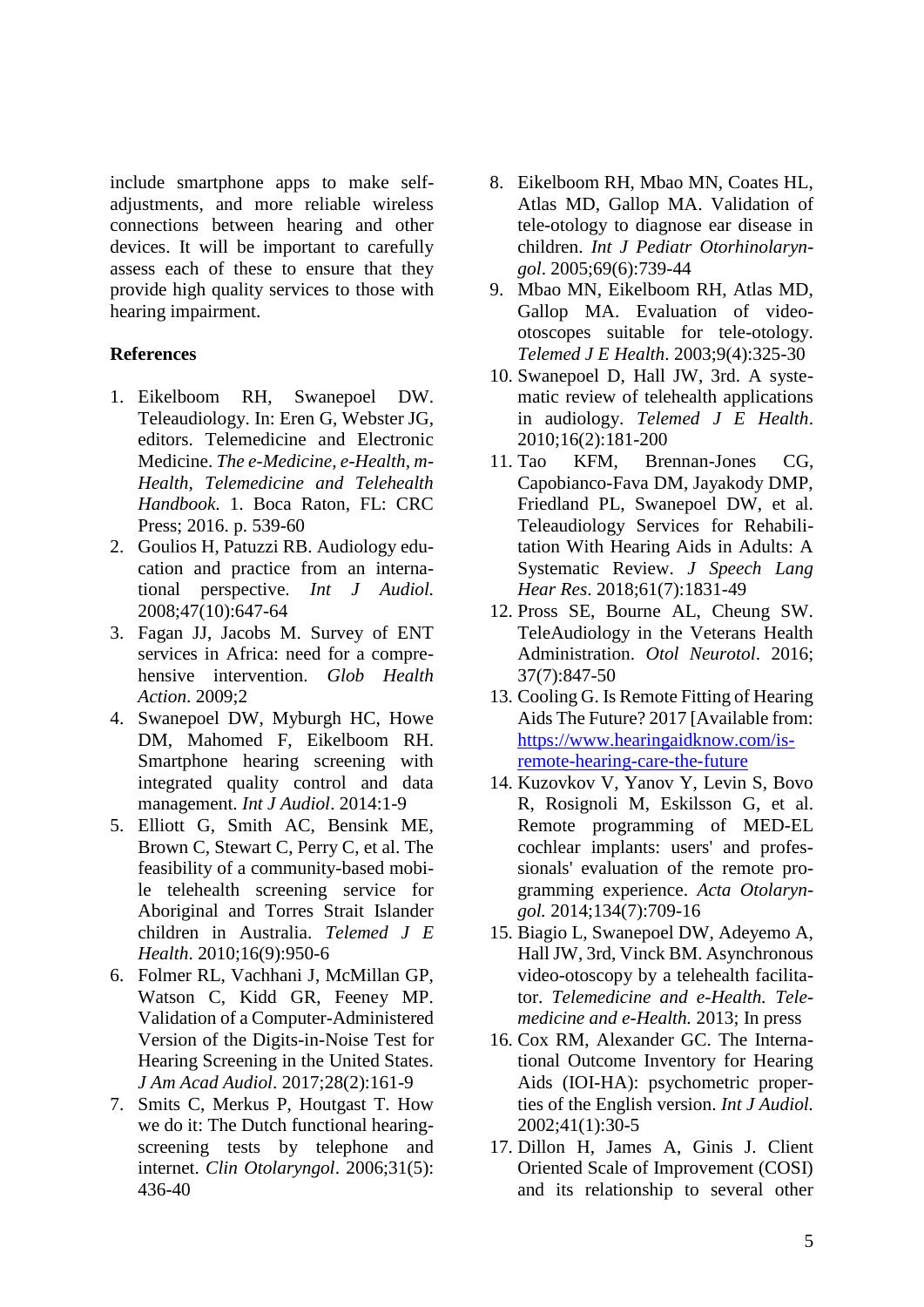measures of benefit and satisfaction provided by hearing aids. *J Am Acad Audiol*. 1997;8(1):27-43

- 18. Bennett RJ, Meyer C, Eikelboom RH, Atlas MD. Evaluating hearing aid management: Development of the Hearing Aid Skills and Knowledge Inventory (HASKI). *American Journal of Audiology.* 2018; In press
- 19. Bennett RJ, Jayakody DMP, Eikelboom RH, Taljaard DS, Atlas MD. A prospective study evaluating cochlear implant management skills: development and validation of the Cochlear Implant Management Skills survey. *Clin Otolaryngol*. 2016;41(1):51-8
- 20. Biagio L, Swanepoel DW, Adeyemo A, Hall JW, 3rd, Vinck B. Asynchronous video-otoscopy with a telehealth facilitator. *Telemed J E Health*. 2013; 19(4):252-8
- 21. Ferrari DV, Bernardez-Braga GR. Remote probe microphone measurement to verify hearing aid performance. *J Telemed Telecare*. 2009;15(3):122-4
- 22. Smits C, Watson CS, Kidd GR, Moore DR, Goverts ST. A comparison between the Dutch and American-English digitsin-noise (DIN) tests in normal-hearing listeners. *Int J Audiol*. 2016;55(6):358- 65
- 23. Potgieter JM, Swanepoel DW, Myburgh HC, Smits C. The South African English Smartphone Digits-in-Noise Hearing Test: Effect of Age, Hearing Loss, and Speaking Competence. *Ear Hear*. 2017

#### **Authors**

Robert H. Eikelboom

Department of Speech-Language Pathology and Audiology, University of Pretoria, South Africa

Ear Science Institute Australia, Subiaco, Western Australia

Ear Sciences Centre, The University of Western Australia

#### [rob.eikelboom@earscience.org.au](mailto:rob.eikelboom@earscience.org.au)

Christopher G. Brennan-Jones Telethon Kids Institute, The University of Western Australia Department of Audiology, Perth Children's Hospital, Nedlands, Western Australia [chris.brennan-jones@telethonkids.org.au](mailto:chris.brennan-jones@telethonkids.org.au)

Karina Tao

Ear Science Institute Australia, Subiaco, Western Australia Ear Sciences Centre, The University of Western Australia [karina.tao@earscience.org.au](mailto:karina.tao@earscience.org.au)

De Wet Swanepoel

Department of Speech-Language Pathology and Audiology, University of Pretoria, South Africa Ear Science Institute Australia, Subiaco, Western Australia Ear Sciences Centre, The University of

Western Australia

#### **Editors**

Claude Laurent MD, PhD Professor in ENT ENT Unit Department of Clinical Science University of Umeå Umeå, Sweden [claude.laurent@ent.umu.se](mailto:claude.laurent@ent.umu.se)

De Wet Swanepoel PhD Professor Department of Speech-Language Pathology & Audiology University of Pretoria, South Africa [dewet.swanepoel@up.ac.za](mailto:dewet.swanepoel@up.ac.za)

Johan Fagan MBChB, FCS (ORL), MMed Professor and Chairman Division of Otolaryngology University of Cape Town Cape Town, South Africa [johannes.fagan@uct.ac.za](mailto:johannes.fagan@uct.ac.za)